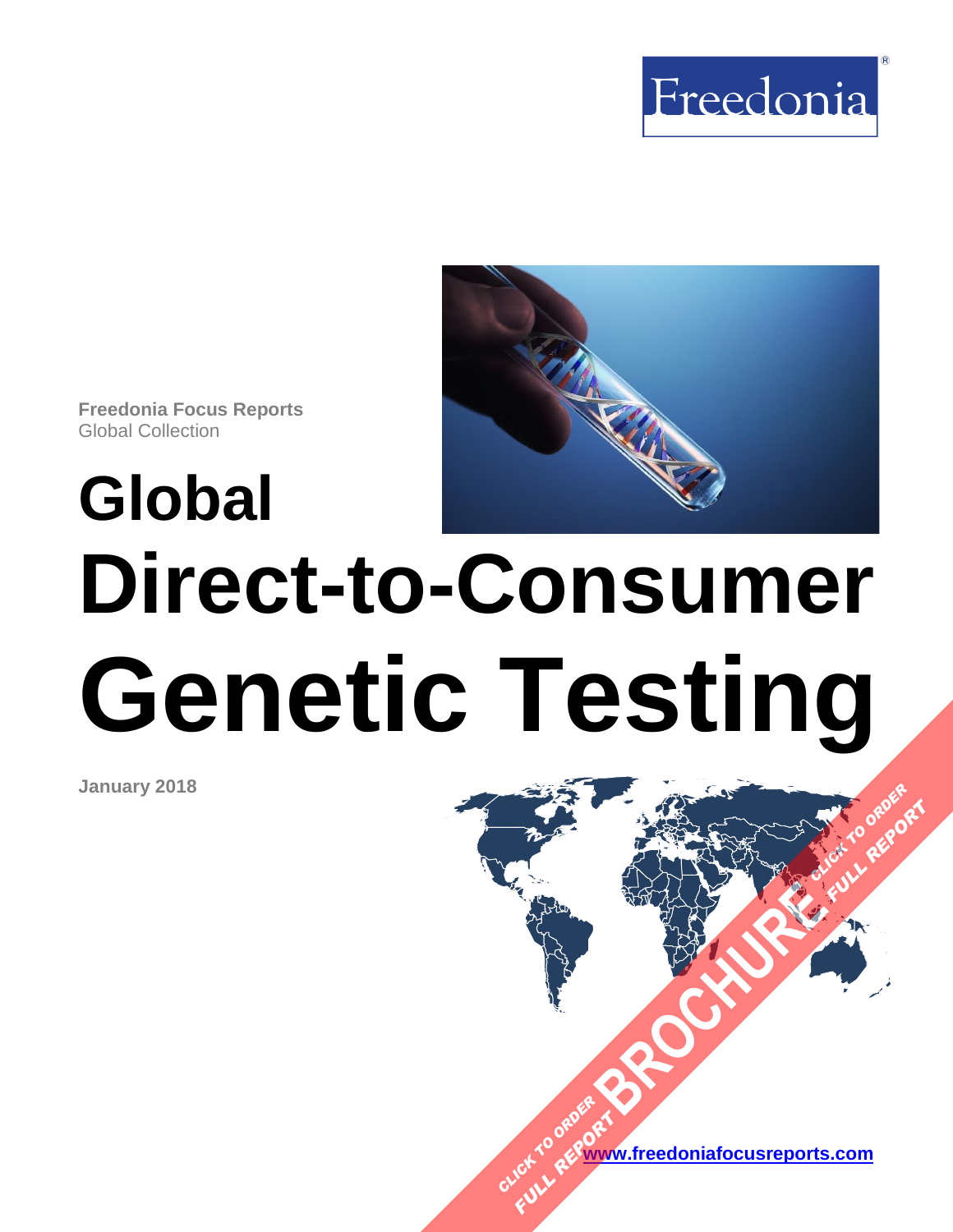# **Table of Contents**

| 1. Highlights                           | 3              |
|-----------------------------------------|----------------|
| 2. Global Overview & Forecasts          | 4              |
| Demand by Product                       | 4              |
| DTC Genetic Testing Drivers & Barriers  | $\overline{7}$ |
| <b>Market Trends</b>                    | 8              |
| <b>Evolution of DTC Genetic Testing</b> | 10             |
| DTC Genetic Testing Business Model      | 11             |
| 3. Regional Segmentation & Forecasts    | 12             |
| <b>Regional Demand Overview</b>         | 12             |
| <b>USA</b>                              | 14             |
| Europe                                  | 14             |
| Asia/Pacific                            | 14             |
| <b>Rest of World</b>                    | 15             |
| 4. Industry Structure                   | 16             |
| <b>Industry Characteristics</b>         | 16             |
| 23andMe                                 | 17             |
| Laboratory Corporation of America       | 18             |
| <b>Veritas Genetics</b>                 | 18             |
| 5. About This Report                    | 20             |
| Scope & Method                          | 20             |
| <b>Sources</b>                          | 20             |
| <b>Industry Codes</b>                   | 21             |
| <b>Resources</b>                        | 22             |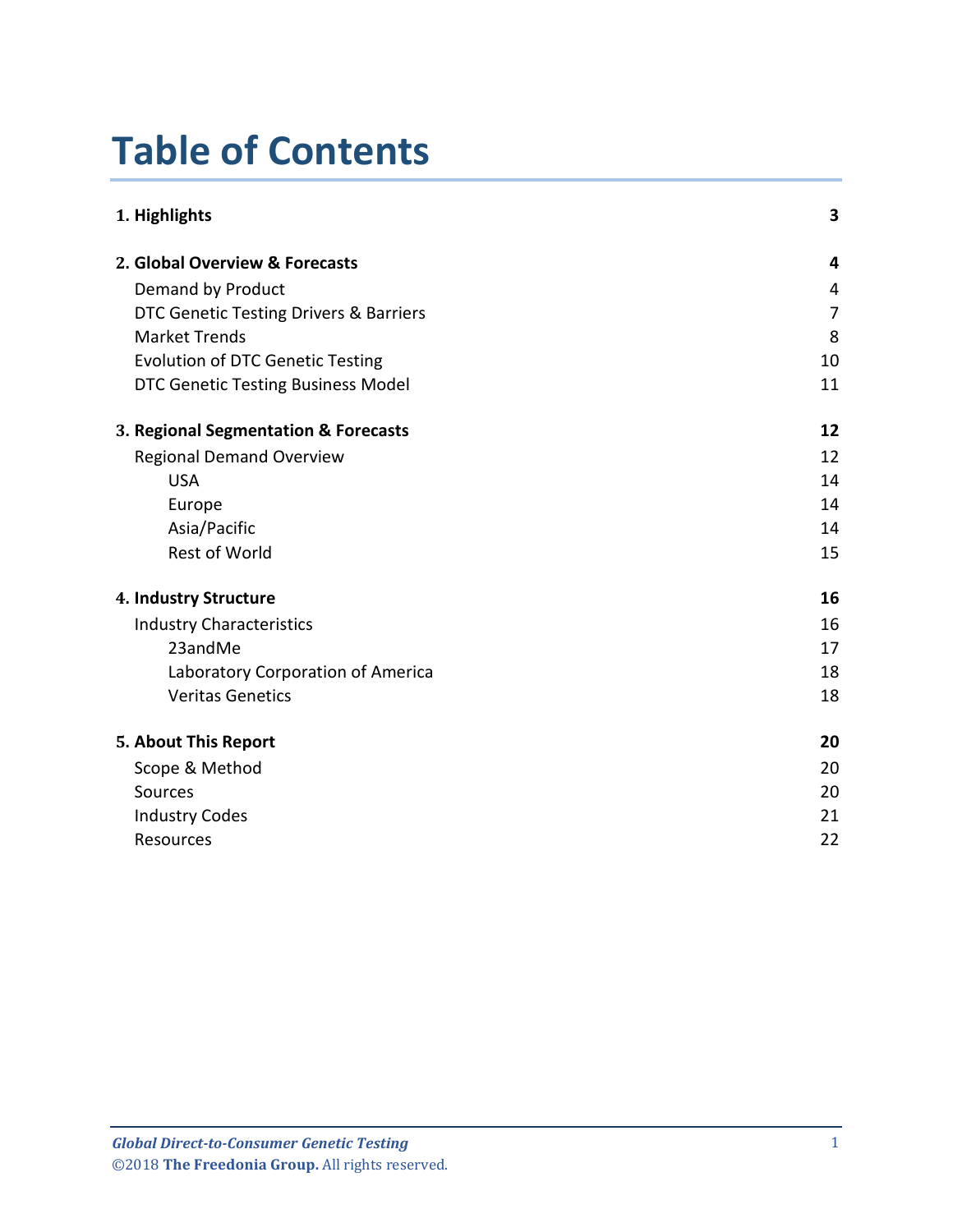# **List of Tables & Figures**

| Figure 1   Global Direct-to-Consumer Genetic Testing Market Outlook, 2017 - 2022    | 3              |
|-------------------------------------------------------------------------------------|----------------|
| Figure 2   Global Direct-to-Consumer Genetic Testing Market, 2015 - 2022 (US\$ mil) | $\overline{4}$ |
| Table 1   Global Direct-to-Consumer Genetic Testing Market, 2015 - 2022 (US\$ mil)  | 4              |
| Table 2   Global Direct-to-Consumer Genetic Testing Drivers & Barriers              | 7              |
| Figure 3   Global Direct-to-Consumer Genetic Testing Market by Region, 2015 - 2022  |                |
| $(US$)$ mil)                                                                        | 12             |
| Table 3   Global Direct-to-Consumer Genetic Testing Market by Region, 2015 - 2022   |                |
| $(US$)$ mil)                                                                        | 12             |
| Figure 4   Global Direct-to-Consumer Genetic Testing Market by Region, 2017 - 2022  |                |
| (%)                                                                                 | 15             |
| Table 4   Select Suppliers to the Global Direct-to-Consumer Genetic Testing Market  | 16             |
| Table 5   Industry Codes Related to Direct-to-Consumer Genetic Testing              | 21             |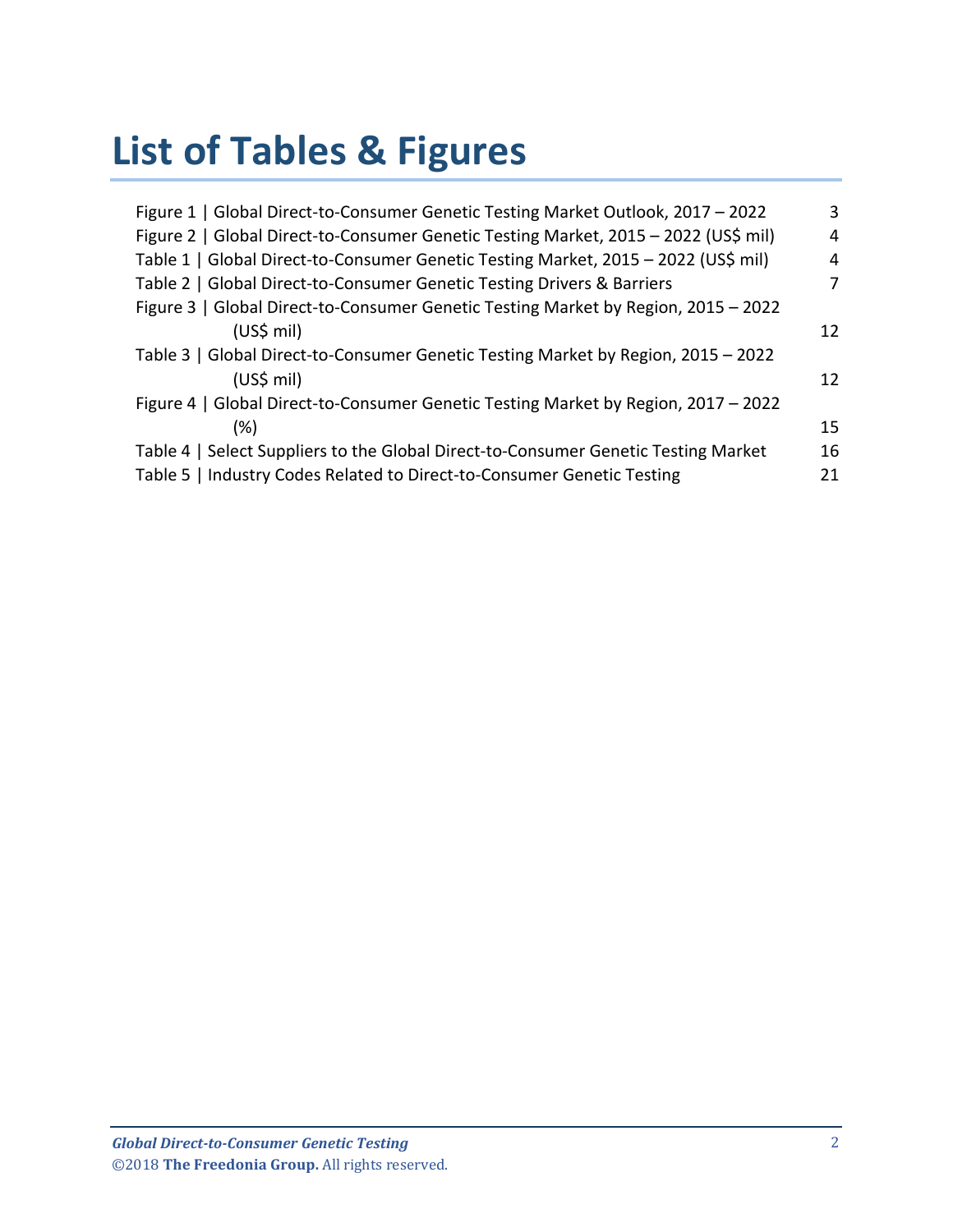# <span id="page-3-0"></span>**About This Report**

# <span id="page-3-1"></span>**Scope & Method**

This report forecasts the global direct-to-consumer (DTC) genetic health testing market for 2017-2022 in nominal US dollars at the manufacturer level. Major world regions include:

- USA
- Europe
- Asia/Pacific
- Rest of World

To illustrate historical trends, global demand is provided for 2015 and 2016. Demand by region is provided for 2017.

The scope of this report concentrates on disease genetic testing and excludes paternity testing and ancestry testing. The market does not include companies such as AncestryDNA, Family Tree, and Heritage because they do not fit the medical mold. These companies offer genetic testing, but it is only to determine ancestry and ethnic backgrounds, providing consumers with novel information about their past; they do not purport health or medical information.

This report quantifies trends in terms of compound annual growth rates (CAGRs), which, by definition, employ in their calculation only the first and last datapoints over a period. The CAGR is used to describe forecast growth, defined as the trend beginning in the base year and ending in the forecast year. Forecasts are developed via the identification and analysis of pertinent statistical relationships and other historical trends and events, as well as their expected impact over the forecast period. Readers are encouraged to consider historical volatility when assessing particular annual values along the forecast trend, including in the forecast year.

Unless otherwise indicated, both historical and forecasted market values are expressed in US dollars at a fixed 2017 rate of exchange with local currencies. Other various topics, including profiles of pertinent leading suppliers, are covered in this report. A full outline of report items by page is available in the Table of Contents.

Other various topics, including profiles of pertinent leading suppliers, are covered in this report. A full outline of report items by page is available in the Table of Contents.

# <span id="page-3-2"></span>**Sources**

*Global Direct-to-Consumer Genetic Testing* (FW40079) is based on *[The Market for Direct-to-](https://www.kaloramainformation.com/Direct-Consumer-Genetic-Health-Testing-11370673/)[Consumer Genetic Health Testing](https://www.kaloramainformation.com/Direct-Consumer-Genetic-Health-Testing-11370673/)* published by Kalorama Information. This report was assembled using both secondary and primary data. Data from Kalorama Information's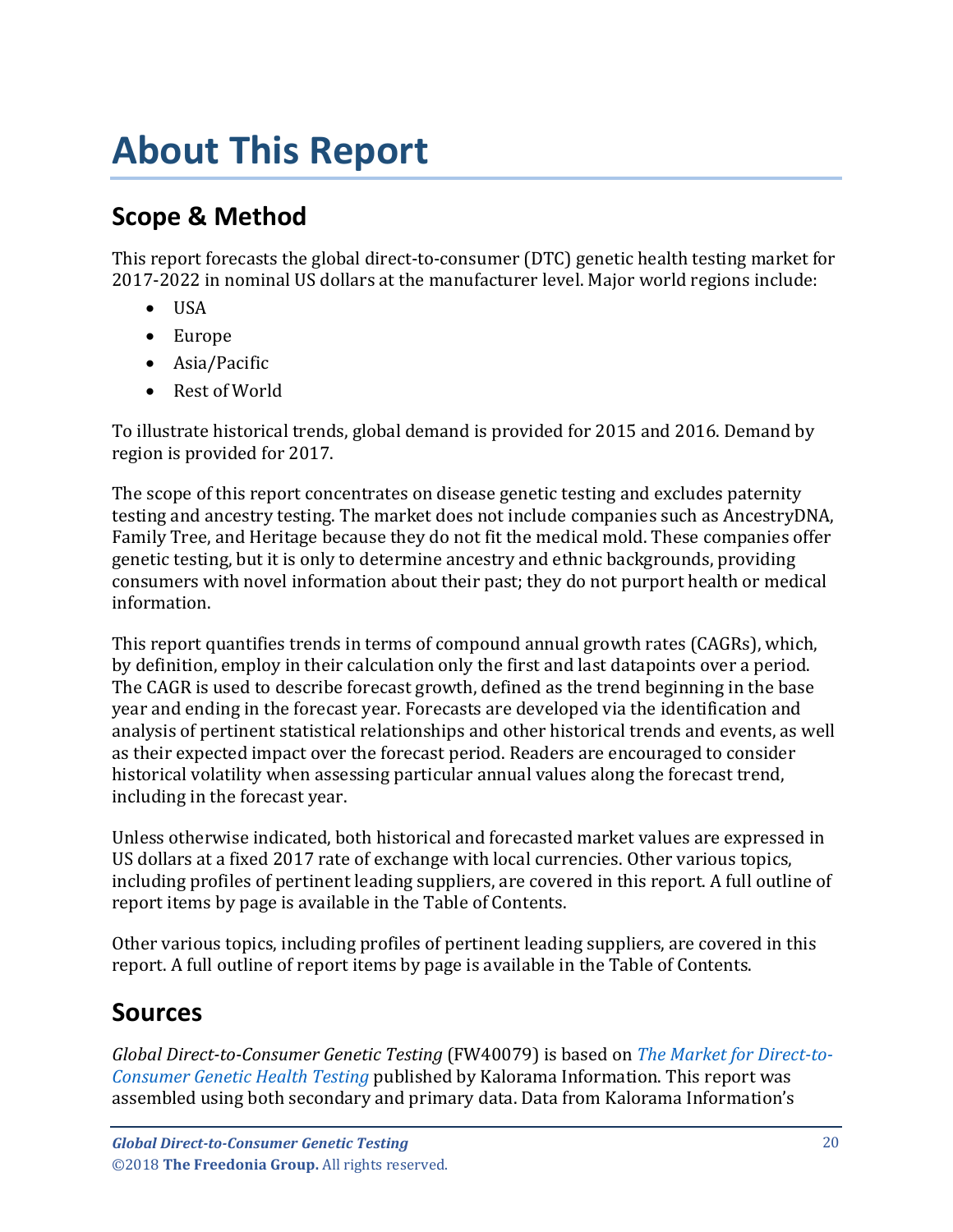#### **About This Report**

previous DTC Laboratory Testing report, in addition to company annual reports, trade publications, government, and medical literature were used as a foundation for estimates and forecasts. Interviews with executives at eight DTC genetic testing companies were conducted and are a key source of estimates for the market. Kalorama Information focuses on estimates of manufacturer revenues for business planning.

The forecasted market analysis for 2017-2022 was largely based on demographic trends, new developments, innovative technology, and global expansion.

It is important to note that the market areas covered by this report are evolving quickly, and that some of the company and technology information may be outdated even as the report goes to press. Kalorama Information is fully aware of these developments. Even though some of the details may have changed by the time this report is published, the major themes, players, and issues remain unchanged.

Specific sources and additional resources are listed in the Resources section of this publication for reference and to facilitate further research.

# <span id="page-4-0"></span>**Industry Codes**

<span id="page-4-1"></span>

| Table 5   Industry Codes Related to Direct-to-Consumer Genetic Testing |                                                                                            |            |                                                    |  |  |
|------------------------------------------------------------------------|--------------------------------------------------------------------------------------------|------------|----------------------------------------------------|--|--|
| NAICS/SCIAN 2007                                                       |                                                                                            | <b>SIC</b> |                                                    |  |  |
|                                                                        | North American Industry Classification System<br><b>Standard Industrial Classification</b> |            |                                                    |  |  |
| 339113                                                                 | Surgical Appliance and Supplies Mfg                                                        | 3841       | Surgical and Medical Instruments and<br>Apparatus  |  |  |
| 541711                                                                 | Research and Development in Biotechnology                                                  | 8011       | Offices and Clinics of Doctors of Medicine         |  |  |
| 621111                                                                 | Offices of Physicians (except Mental Health<br>Specialists)                                | 8071       | <b>Medical Laboratories</b>                        |  |  |
| 621511                                                                 | <b>Medical Laboratories</b>                                                                | 8731       | <b>Commercial Physical and Biological Research</b> |  |  |

Source: US Census Bureau

# **Copyright & Licensing**

The full report is protected by copyright laws of the United States of America and international treaties. The entire contents of the publication are copyrighted by The Freedonia Group.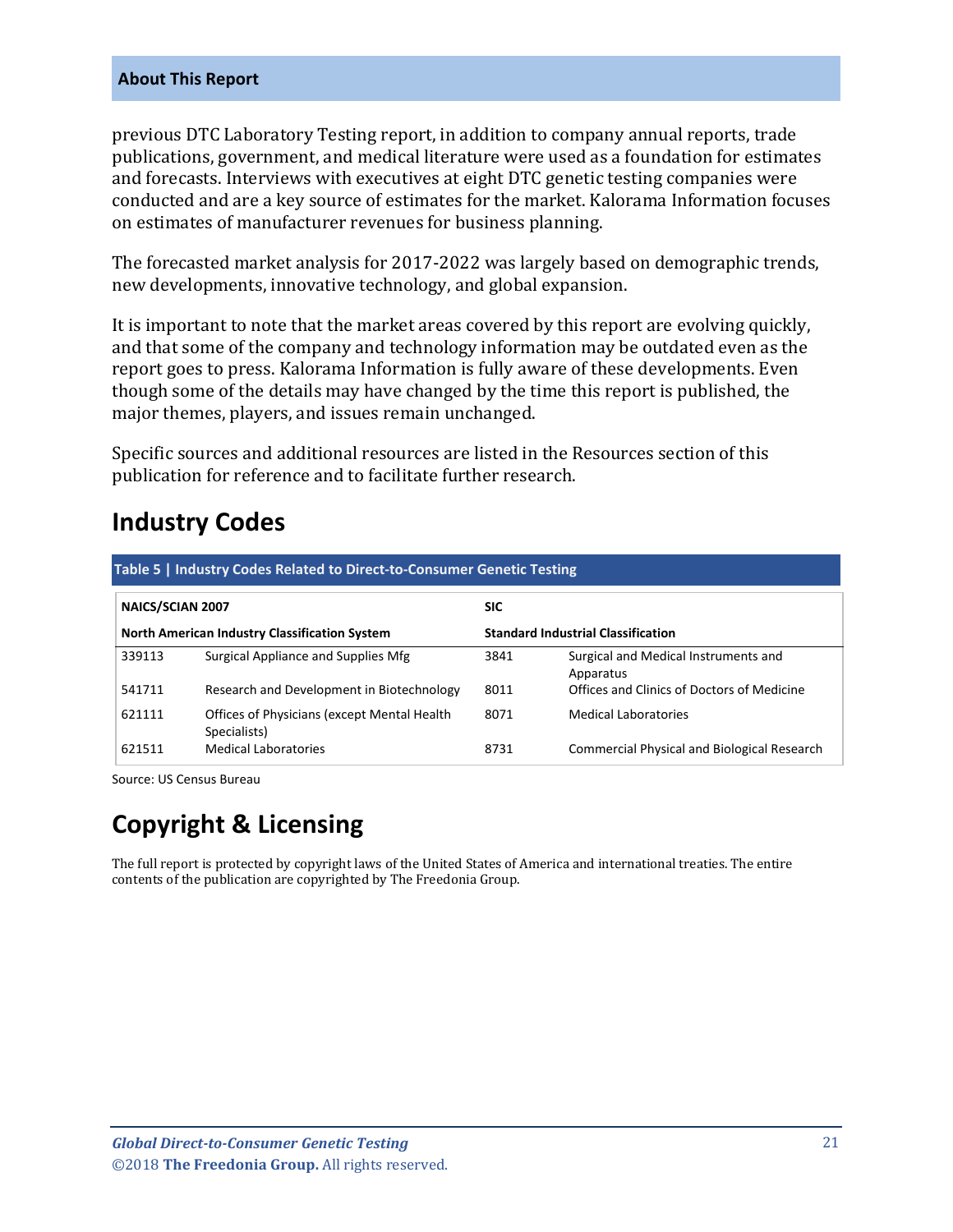## <span id="page-5-0"></span>**Resources**

#### **Kalorama Information**

 *[The Market for Direct-to-Consumer Genetic Health Testing,](https://www.kaloramainformation.com/Direct-Consumer-Genetic-Health-Testing-11370673/)* January 2018

## **The Freedonia Group**

#### **[Freedonia Industry Studies](http://www.freedoniagroup.com/Home.aspx?ReferrerId=FL-Focus)**

 *[Pharmaceutical Packaging Market in the US](http://www.freedoniagroup.com/DocumentDetails.aspx?ReferrerId=FL-FOCUS&studyid=3523)*, June 2017  *[Medical Implants in the US](http://www.freedoniagroup.com/DocumentDetails.aspx?ReferrerId=FL-FOCUS&studyid=3465)*, November 2016  *[World Medical Disposables](http://www.freedoniagroup.com/DocumentDetails.aspx?ReferrerId=FL-FOCUS&studyid=3446)*, August 2016  *[In Vitro Diagnostic \(IVD\) Packaging](http://www.freedoniagroup.com/DocumentDetails.aspx?ReferrerId=FL-FOCUS&studyid=3421)*, June 2016 *[Infection Prevention Products & Services](http://www.freedoniagroup.com/DocumentDetails.aspx?ReferrerId=FL-FOCUS&studyid=3403)*, April 2016

#### **[Freedonia Focus Reports](https://www.freedoniafocusreports.com/redirect.asp?progid=89534&url=/)**

 *[Global PCR Testing Products & Services](https://www.freedoniafocusreports.com/Global-PCR-Testing-Products-Services-FW40073/) [Global Telehealth Products & Services](https://www.freedoniafocusreports.com/Global-Telehealth-Products-Services-FW40077/) [Healthcare Insurance: United States](https://www.freedoniafocusreports.com/Healthcare-Insurance-United-States-8983284/) [Healthcare: United States](https://www.freedoniafocusreports.com/Healthcare-United-States-9513084/) [Healthcare VR/AR Systems: United States](https://www.freedoniafocusreports.com/Healthcare-VR-AR-Systems-United-States-FF40074/) [Medical Equipment & Supplies: United States](https://www.freedoniafocusreports.com/Medical-Equipment-Supplies-United-States-9864009/) [Medical Services: United States](https://www.freedoniafocusreports.com/Medical-Services-United-States-9513114/) [Pharmaceuticals: United States](https://www.freedoniafocusreports.com/Pharmaceuticals-United-States-10048193/) [World Cell-Free DNA](https://www.freedoniafocusreports.com/World-Cell-Free-DNA-10775064/) [World Medical Devices](https://www.freedoniafocusreports.com/World-Medical-Devices-10335318/)  [World Needle-Free Drug Delivery Systems](https://www.freedoniafocusreports.com/World-Needle-Free-Drug-Delivery-Systems-10335315/) [World Personalized Medicine Tests for Cancer](https://www.freedoniafocusreports.com/World-Personalized-Medicine-Tests-for-Cancer-10775061/)* **[Freedonia Custom Research](http://www.freedoniagroup.com/CustomResearch.aspx?ReferrerId=FL-Focus)**

## **Trade Publications**

*Drug Discovery & Development Drug Topics Genetic Engineering & Biotechnology News Hospitals & Health Networks IHS Chemical Week Medical Design Technology Medical Device & Diagnostic Industry Modern Healthcare Provider*